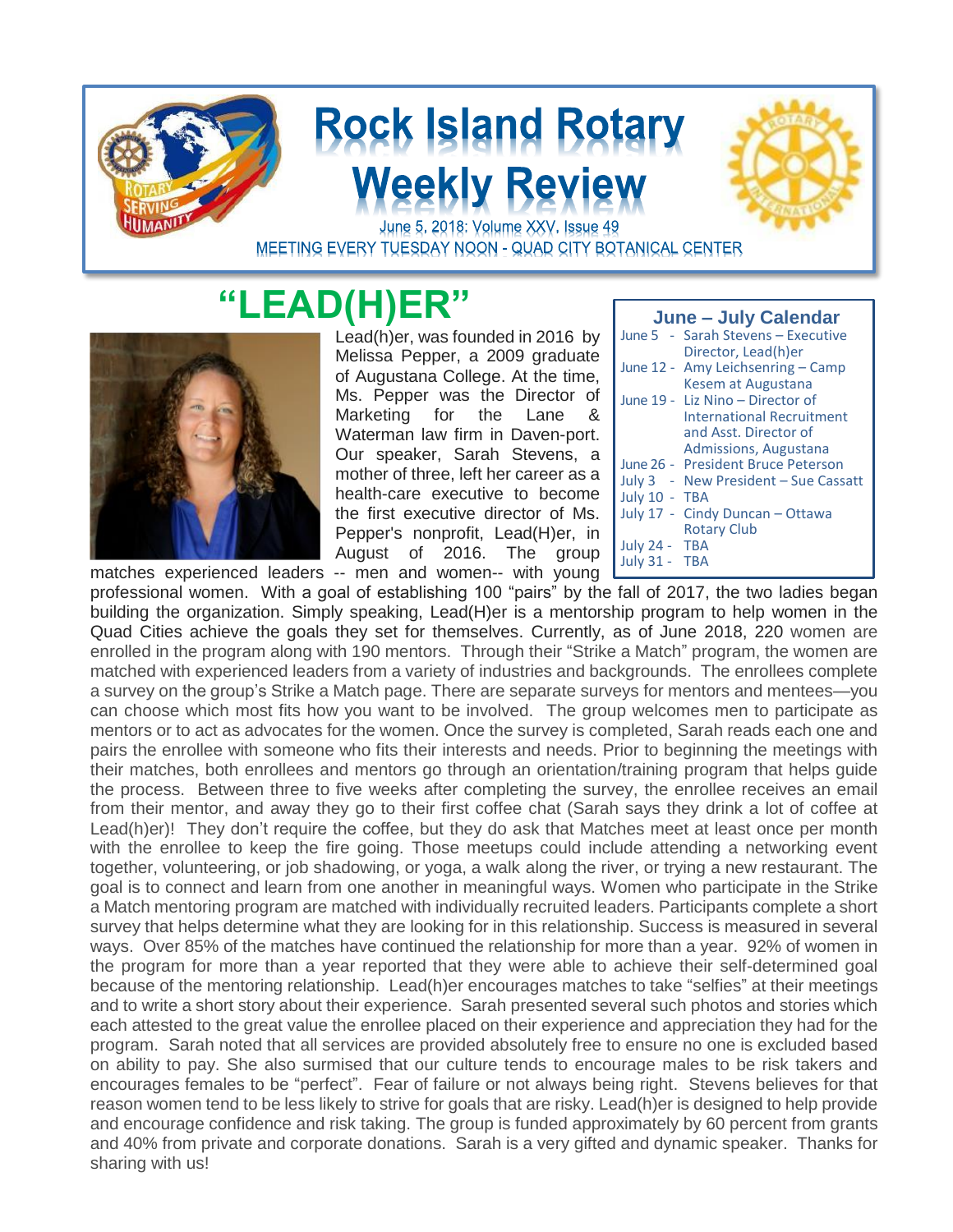

P.O. Box 4514 Rock Island, IL 61204 [www.rirotary.com](http://www.rirotary.com/)

# **Officers**

Bruce Peterson, President Sue Cassatt, 1st VP Mark Mayeski, 2nd VP Anne McGlynn, Secretary Carrie Crossen, Treasurer Steve Morenz, Past President

## **Board Members**

Dave Geenen Jim Nordquist Molly Shattuck Al Metz Tammy Weikert Sarah Gorham Justin Peterson Sara Cross Co-Sergeant at Arms Bob Swanson & Vic Boblett

#### **Program Chairs 2017-18**

Aug – Sept: Fred Luckenbill Oct – Nov: Tom Hammar Dec – Jan: John Wetzel Feb – Mar: Gary Rowe Apr – May: Dave Geenen June - July: Justin Peterson/ Bill Groh

# **Club Notes & Announcements!**

 **WELCOME GUESTS!** Rock Island Rotary was pleased to welcome several guests to today's meeting. Our Exchange daughter Pat Rungrueng attended as did visiting Rotarian, Duncan Cameron from the Naples, Florida Club. Alexis Ryckaert was a guest of Jennifer Hirsch, and Eric Westphall entered the meeting as a guest, but departed as our newest Rock Island Rotarian. Have you invited a prospective member to be your guest? Membership recruitment is a responsibility of all Rotarians!

□ **NEXT WEEK'S PROGRAM -** Don't miss next week's meeting. Amy Leichsenring will be guest speaker talking about Camp Kesem at Augustana College. Don't know what that is? Be sure to attend to find out!

 **SERVICE OPPORTUNITY** – Help is needed with the Heart of Hope Food Pantry. Loyal helpers Al Metz and Steve Morenz will be unavailable this month, so we need help! Thursdays from 6 to 7:30pm is all that is required. If you can help one Thursday in June it will be greatly appreciated. It's easy duty and is truly Service Above Self at its most basic definition. Contact Al Metz or Steve Morenz to volunteer. Used but sound plastic bags are needed too.

 **Have Items for our Newsletter?** Email to [bobdebswanson@att.net.](mailto:bobdebswanson@att.net) If you attend a Rotary event and take pictures, please also email or text them to Bob. The newsletter is much better with lots of photos!



#### **FOUNDATION RAFFLE REPORT**

Today's raffle featured fine wine from the Lo Milani Collection and a 50/50 cash drawing. The first ticket drawn was held by John Wetzel who took the wine. Tom Hammar held the second lucky ticket and took the cash and quickly donated it to exchange daughter Pat. All raffle proceeds go to the Rotary Foundation. Thank you for participating!

# ROSTER BOOK PHOTOS

Photos for our 2018-2019 Roster Book were taken before and after today's meeting. There will be one more opportunity for new photos next Tuesday, June12th. After that everything goes to the printer so that we can have our new books ready for distribution at our July  $3<sup>rd</sup>$  meeting. If you are a new member or if you have requested a new photo, please have your hair and attire just "just perfect" next week. The camera will be set up in the southeast corner of the dining room. There are also about 18 members who have not responded to Bob's email requesting you to approve or update your roster listing. If we don't hear from you by next Tuesday, we will run what appears in our current roster book. See Bob Swanson to get your photo starting at 11:30am next Tuesday.

# **COMMITTEE SIGN-UP FOR NEXT YEAR**

President-elect, Sue Cassatt again distributed signup sheets for club committees for the 2018 – 2019 Rotary Year. If you didn't get one, you can use the form included in this newsletter. Every member is asked to serve on one or more club committees. The signup sheet allows you to pick where you want to serve. Those that don't turn in sheets will be "assigned" where help is needed. If you want a choice – FILL OUT AND RETURN YOUR SHEET! This is the last week for turning in your preference.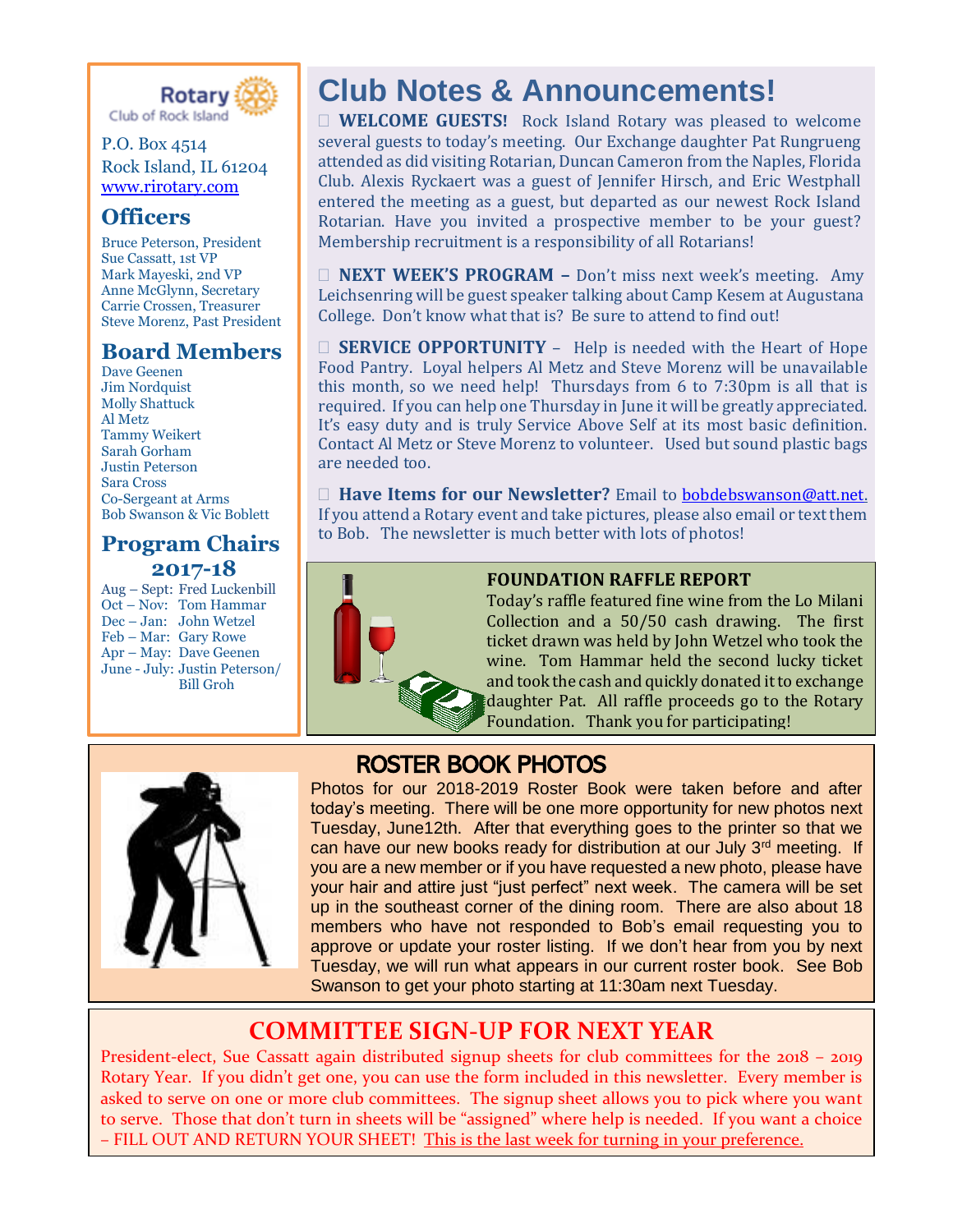#### **IT'S BIRDIES TIME! - Our Number is 937**

Slowly but surely Kevin Koski reports that our Birdies for Charity Drive for 2018 is progressing. Our club goal this year is 45 pledges for a total of \$2 per birdie. At last count 20 Rotarians have made pledges for a total of \$1.16 per birdie. It is time to step it up! You can pledge as little as  $1¢$  a birdie or just a set amount (\$5, \$10, etc.) Donations to Rotary made through the Birdies program will receive matching funds from the John Deere Foundation. Last year Deere added a 10% bonus to all donations. Every cent you poin be donate comes back to Rock Island Rotary. Get and return pledge forms from Kevin or from the Sergeant at Arms. A \$50 prize will be awarded to the member making the closest Birdie guess to the actual number of birdies scored.!



## **Foundation Minute**

Rotary's commitment to eradicating polio worldwide won Best Nonprofit Act in the Hero Awards of the One Billion Acts of Peace campaign, an international global citizens' movement to tackle the world's most important issues.

The campaign is an initiative of PeacejJam Foundation and is led by 14 Nobel Peace laureates, including the Dalai Lama, Desmond Tutu, and Rigoberta Mencu tum, with the ambitious goal of inspiring a billion acts of peace by 2020.

Each year, the campaign picks two finalists in each of six categories for their work to make a measurable impact in one of the 10 areas considered most important by the Nobel laureates. Winners are chosen by people from around the world.

Rotary and Mercy Corps were the two finalists in the Best Nonprofit Act category. Rotary and the five other winners will be recognized at a ceremony on June in Monaco. Betty Williams, who won the Nobel Peace Prize in 1977 for her advocacy for peace in Northern Ireland will present the award.

We all should be proud to be a Rotarian! You are People of Action and Make A Difference in the world. Thank you.

#### **MEET ERIC, OUR NEWEST MEMBER**



Rock Island Rotary was very pleased to induct and welcome Eric Westphall as our newest member. Eric is employed by Mid-America Energy. He let us in on a highly guarded secret. Eric is very often the Mid America "Louie the Lightening Bug". He

a warm welcome when you meet him! said the Bug costume is hot, but he enjoys being out in the community and interacting with youngsters. Sounds like a perfect Rotarian! Be sure to give Eric

### **Steve Morenz Doubles Up!**



Past President Steve Morenz was honored todaywith Paul Harris "Plus 2" recognition. Club Foundation chair, Dr. Bud Phillis presented Steve with a new Paul Harris pin adorned with two sapphires signifying Steve's

contributions made to the Rotary International Foundation have now exceeded \$2,000. Steve urged fellow members to join him in supporting the foundation. Congratulations Steve

## **MEMBERSHIP NEEDS HELP!**

Through deaths, changing jobs, moving away, and other unfortunate circumstance our club membership has taken a big hit over the past 3 years. From a recent high of 102 members we are now down to 79. Not only have we lost the fellowship and creativity of those members, but also almost \$1,400 in annual dues! That effects what we can do with Community Grants and other important work. We each must make it a priority to recruit at least one new Rotarian in the next 12 months. Accept the challenge! Recruit!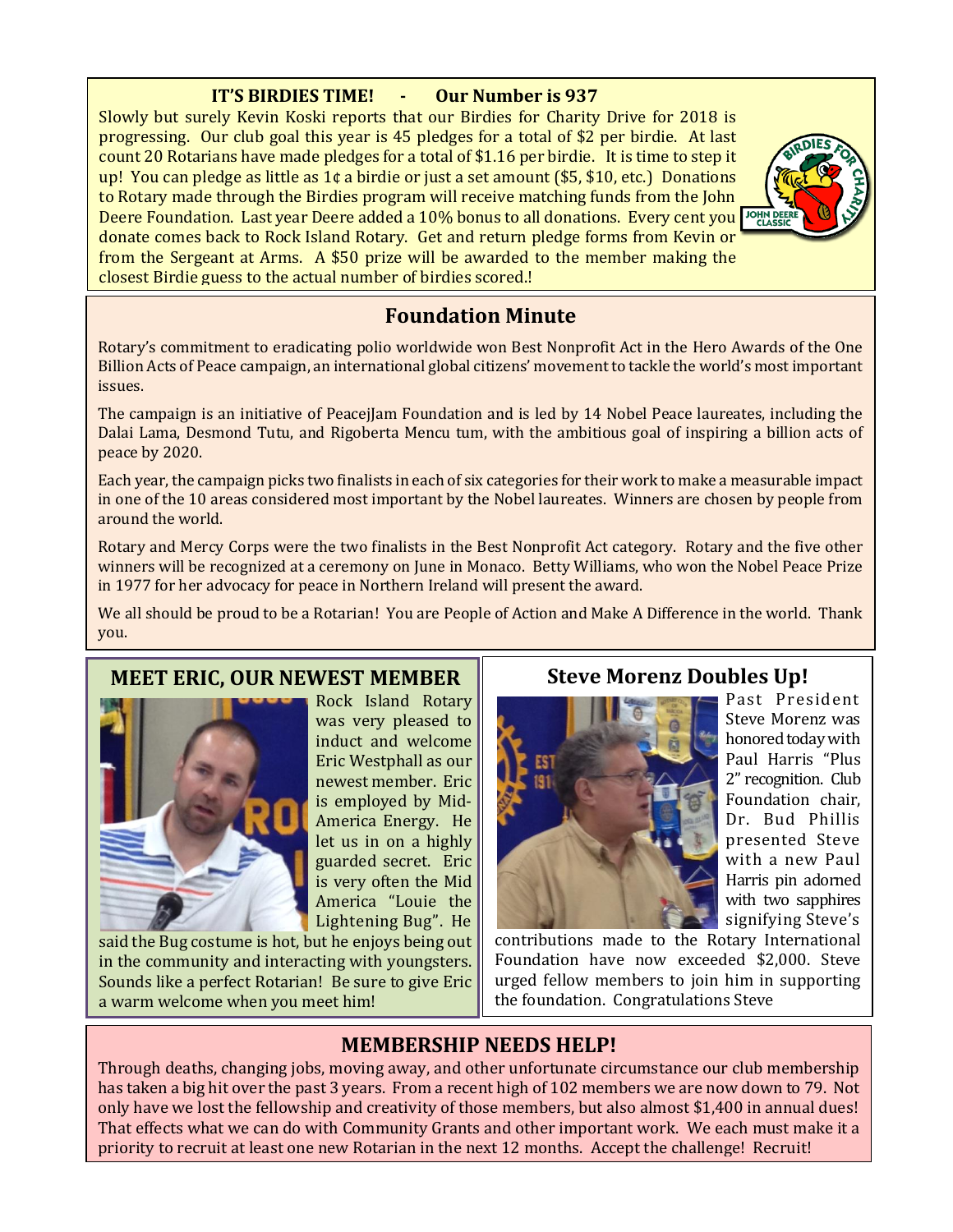# **COMMITTEE PREFERENCE SIGNUP FOR 2018-19**

# **We need YOU!**

In the 2018-2019 Rotary Year we will have committee meetings

during the regular meeting time once a month

Pick your passion! Enjoy the year! Please complete and return to Sue Cassatt.

**Deadline May 29, 2018** in order to accommodate our club directory

Choose as many as like-Tag team with another individual to make it more fun

Name:  $\blacksquare$ 

#### **Program Committee-set up speakers for regular meetings**

August-September October-November December-January February-March April-May June-July

Chair- Chair-Committee member- Committee member-

Chair-Mark Mayeski Chair-Committee member- Committee member-

Chair- Chair-Bud Phillis Committee member- Committee member-

Chair- Chair-Committee member- Committee member-

Chair- Chair-Committee member- Committee member-

Chair- Chair-Committee member- Committee member-

**Blood Drive Committee Community Grants Committee** 

**Membership Committee Youth Exchange Committee**

**Invocation Committee <b>Rotary International Foundation** 

**Awards Luncheon Rotary International Scholarship**

**Literacy Committee Interact/RYLA-High School**

**Rotaract-College students Earlyact-elementary students**